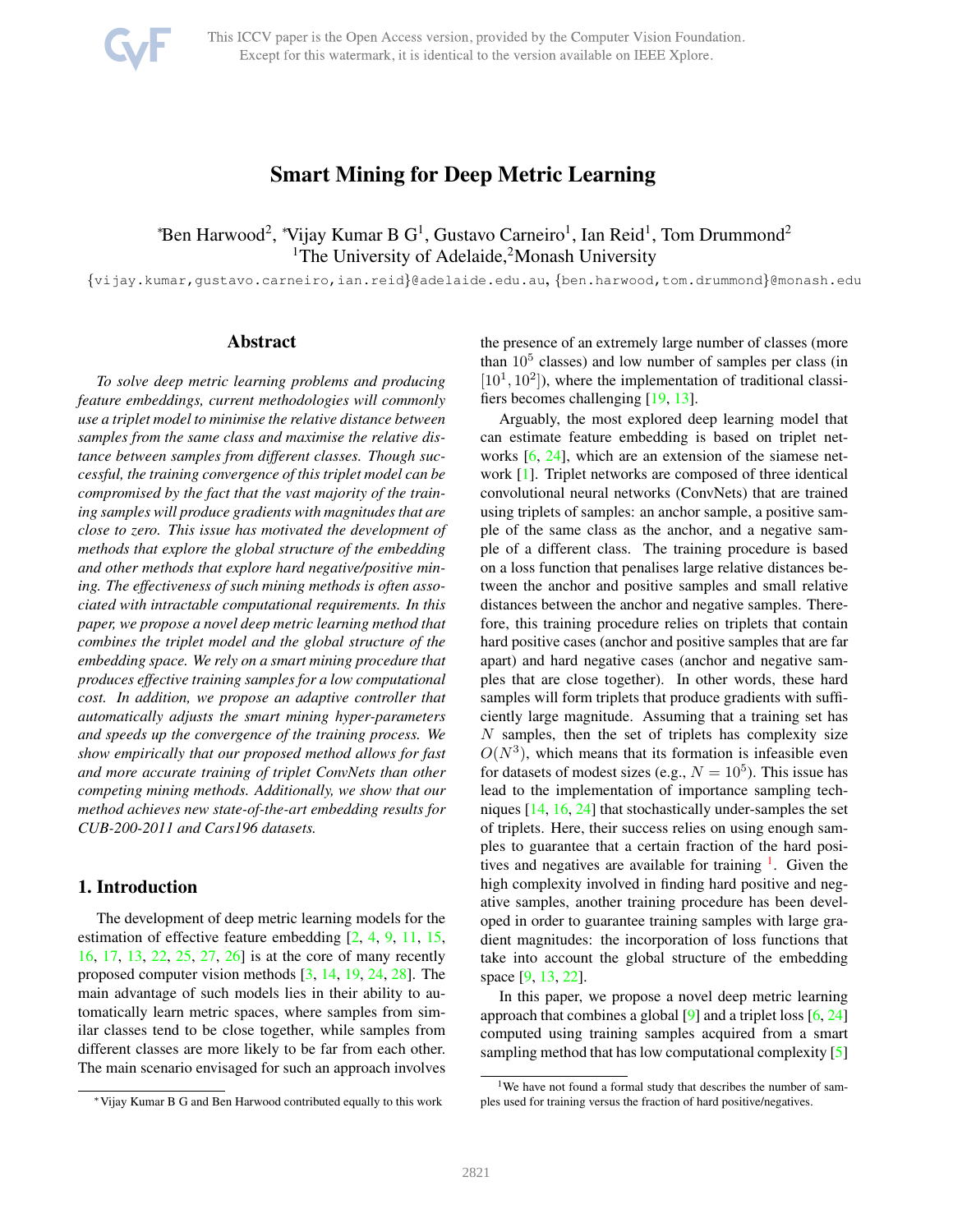

<span id="page-1-0"></span>Figure 1. Our proposed deep metric learning model that combines a triplet and a global loss and uses a smart sampling procedure that is capable of quickly searching the entire training set to select effective training samples. The hyper-parameters of the smart sampling are automatically estimated by the proposed adaptive controller with the goal of accelerating the training process.

and can find effective training samples that produce gradients with large magnitude (see Fig[.1\)](#page-1-0). Essentially, our smart sampling method circumvents the importance sampling issue mentioned above, enabling our model to be robustly trained with more effective hard negatives and positives, and without the need for a stochastic under-sampling of the training set. Additionally, we propose a novel adaptive controller that accelerates learning by monitoring training performance, estimating its own internal parameters and then automatically adjusting the smart sampling hyperparameters. We show empirically that our proposed method allows for fast and more accurate training of triplet ConvNets than other competing mining methods. Additionally, we show that our method achieves new state-of-the-art embedding results for CUB-200-2011 and Cars196 datasets.

## <span id="page-1-1"></span>2. Related Work

In this section, we review recent approaches for selecting hard positives and negatives for training triplet and siamese networks, methods that explore the global structure of the embedding space, and the approximate nearest neighbour search that forms the basis of our proposed method. As pointed out by Shrivastava et al. [\[15\]](#page-8-4), hard negative and positive mining is a relabeling of the problem of *bootstrappping* [\[20\]](#page-8-20), where the idea is to start the training of the embedding model with triplets containing positives and negatives that appear to be well separated, and gradually introduce more challenging positive and negative samples as we progress with the training. One of the major issues associated with this approach is on how to introduce such challenging samples - in particular: 1) how to effectively and efficiently sample the training set to select effective training samples, particularly considering that there are  $N^3$  triplets from a training set containing  $N$  samples, and 2) what is the definition of challenging positive and negative samples.

Wang et al. [\[24\]](#page-8-15) described a way to build triplets based on a manual annotation of sample relevance. Using such relevance, the idea is to use importance sampling to build triplets, but this approach is limited by the fact that it needs those manual annotations. More recently proposed approaches rely on image label, such as the siamese network that gradually introduces hardest possible positive and negative samples [\[16\]](#page-8-5). This is achieved by randomly sampling the training set for pairs of anchor and positive samples, and sorting these pairs in descending order with respect to the distance between the two samples in the embedding space. A similar approach is applied for pairs of anchor and negative samples, but the sorting is in ascending order. Then, the training pairs are formed by the top pairs in both lists. We use this sampling scheme as the hard mining baseline. Han et al. [\[4\]](#page-8-1) introduced an efficient reservoir sampling method to select positive and negative samples, but they do not apply any type of importance sampling to select challenging samples. In FaceNet, Schroff et al. [\[14\]](#page-8-13) introduced a triplet training approach, where pairs of anchor and positive samples are randomly selected, and pairs of anchor and negative samples are selected from a subset of the training set (i.e., the mini-batch in regular deep learning model training) using a criterion that selects "semi-hard" negatives: pairs of anchor and negative samples are selected if they are close, but at least farther than the anchor-positive pair. This semihard negative sampling improves the robustness of training by avoiding overfitting outliers in the training set. An efficient computation of the full matrix of pairwise distances of a subset of the training set (i.e., the mini-batch) allows Song et al. [\[19\]](#page-8-14) to design of a new loss function that integrates all positive and negative samples to form a lifted structured embedding. However, differently from our work, the lifted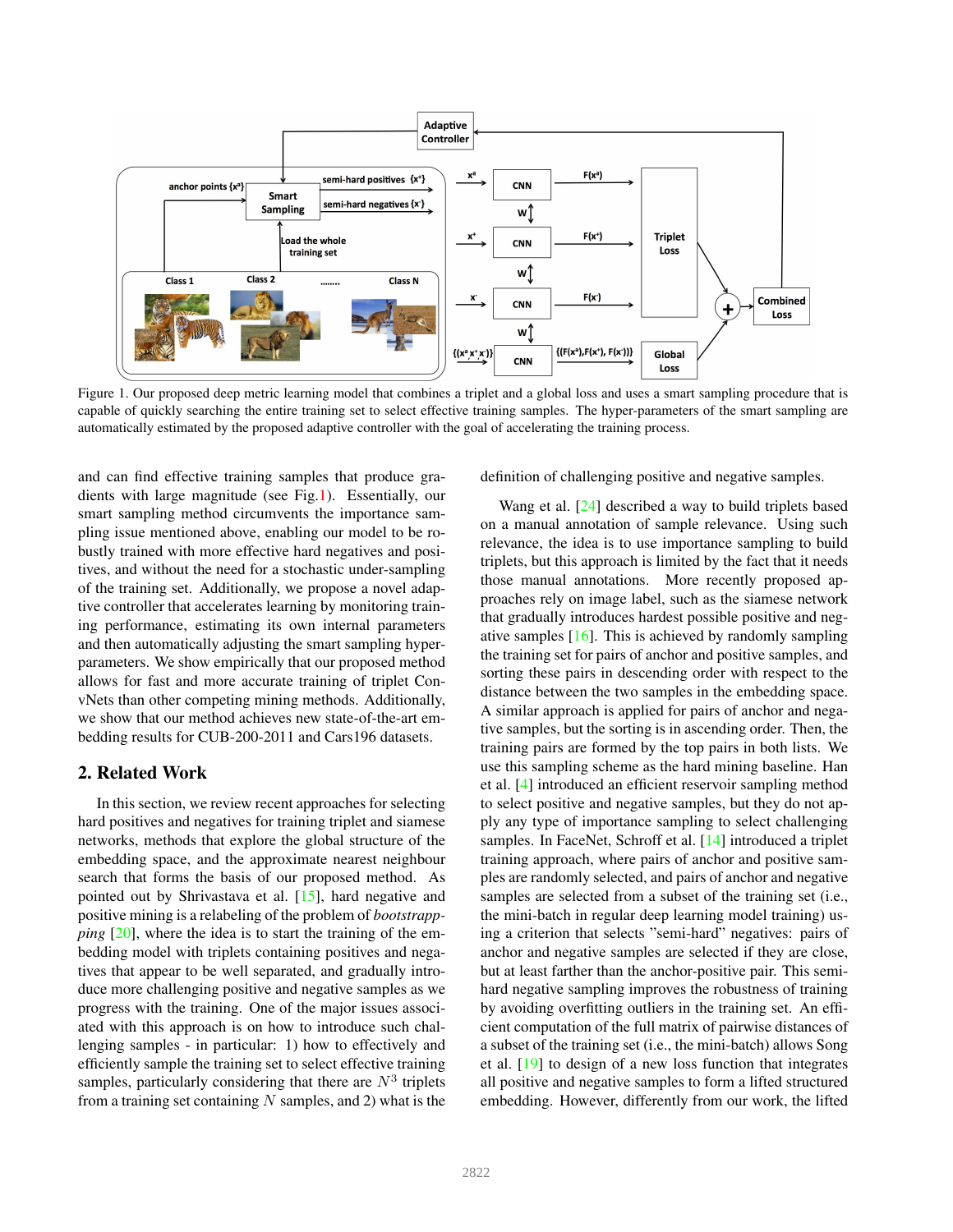structured embedding only works for the mini-batch instead of the full training set.

The aforementioned issues present in the training of triplet models has motivated the development of approaches that explore the global structure of the embedding space. Kumar et al. [\[9\]](#page-8-2) proposed a global loss function that uses first and second order statistics to allow for robust training of triplet networks in an approach that improves the training robustness, but still relies on stochastic sampling of positive and negative samples. Ustinova and Lempitsky [\[22\]](#page-8-8) presented a loss function that minimises the integral of the product between the distribution of negative similarities and the cumulative density function of the positive similarities. Similarly, Song et al. [\[13\]](#page-8-7) introduced a loss function that optimises a global clustering quality metric (NMI). As shown by Kumar et al. [\[9\]](#page-8-2), it appears that a combination of local and global losses can produce the most effective embedding spaces, so we believe that the last two approaches mentioned above [\[22,](#page-8-8) [13\]](#page-8-7) still have room for improvement, but that improvement depends on more effective hard negative and positive sampling approaches.

In seeking a more effective approach to find hard triplets, we observe that hard negative mining (and to a lesser extent hard positive mining) can be framed as an instance of the well studied approximate nearest neighbour (ANN) search problem. In particular, when mining for negatives we are primarily interested in avoiding the computational cost of exhaustively searching through the entire training set. Fortunately, ANN search methods are able to trade-off a small decrease in nearest neighbour recall for large gains in computational efficiency. In the context of hard negative mining, a small set of nearest neighbours in the current embedding can be guaranteed to contain samples from at least two difference classes (due to training with very few samples per class). A FANNG (Fast Approximate Nearest Neighbour Graph) [\[5\]](#page-8-19) is a graph based index that can find these neighbourhoods quickly and with a very high rate of recall. Additionally, FANNGs are built in the full embedding space which allows the triplet selection to reuse exact distances that have been computed during the ANN search. FANNG provides state-of-the-art performance at high recall rates while adding only a single tuning parameter for the indexing quality and another for the ANN search quality.

# 3. Proposed Method

We first describe the architecture of a triplet network [\[24,](#page-8-15) [6,](#page-8-17) [14,](#page-8-13) [25\]](#page-8-9) and the loss function used in its training. Then, we describe the sampling method applied in the training process. Assume that the training set is represented by  $\mathcal{T} = \{(\mathbf{x}_i, y_i)\}_{i=1}^N$ , with  $\mathbf{x}_i \in \mathbb{R}^{n \times n}$  and  $y_i \in \{1, ..., C\}$ . The feature embedding is denoted by  $f(\mathbf{x}, \theta_f)$ , where f:  $\mathbb{R}^n \small{\times} \mathbb{R}^k \to \mathbb{R}^m,$  with  $\hat{\theta}_f \in \mathbb{R}^k$  representing the network parameters (weight matrices, bias vectors, and normalisation

parameters). The triplet network comprises three identical deep convolutional neural networks (ConvNet) containing L layers, each defined by:

<span id="page-2-0"></span>
$$
f(\mathbf{x}, \theta_f) = f_{\text{out}} \circ r_L \circ h_L \circ f_L \circ \dots \circ r_1 \circ h_1 \circ f_1(\mathbf{x}), \tag{1}
$$

where  $\theta_f$  is defined above,  $f_l(.)$  denotes the linear transforms,  $h_l(.)$  represents a normalisation function, and  $r_l(.)$ denotes a non-linear activation function (e.g., ReLU [\[12\]](#page-8-21)). Also in [\(1\)](#page-2-0), note that  $f_l = [f_{l,1},...,f_{l,n_l}]$  represents an array of  $n_l$  pre-activation functions.

#### 3.1. Triplet Networks

The triplet network  $[24, 6, 14, 25]$  $[24, 6, 14, 25]$  $[24, 6, 14, 25]$  $[24, 6, 14, 25]$  $[24, 6, 14, 25]$  $[24, 6, 14, 25]$  is trained with an input composed of an anchor point  $x_i$  (from class  $y_i$ ), another point from the same class  $x_i^+ = x_j$  (with  $i \neq j$  and  $y_i =$  $(y_j),$  and a point from a different class  $\mathbf{x}_i^-=\mathbf{x}_k$  ((with  $k\neq i$ and  $y_i \neq y_k$ ). The loss function for each triplet is defined by:

<span id="page-2-1"></span>
$$
J^{t}(\mathbf{x}_{i}, \mathbf{x}_{i}^{+}, \mathbf{x}_{i}^{-}, \theta_{f}) = \max\left(0, 1 - \frac{\|f^{(1)}(\mathbf{x}_{i}, \theta_{f}) - f^{(3)}(\mathbf{x}_{i}^{-}, \theta_{f})\|_{2}}{\|f^{(1)}(\mathbf{x}_{i}, \theta_{f}) - f^{(2)}(\mathbf{x}_{i}^{+}, \theta_{f})\|_{2} + m}\right),\tag{2}
$$

where *m* is the margin,  $x_i^+$  and  $x_i$  belong to the same class,  $\mathbf{x}_i^-$  and  $\mathbf{x}_i$  are from different classes, and  $f^{(1)}(.)$ ,  $f^{(2)}(.)$ and  $f^{(3)}(.)$  are constrained to be the same network parameterized by  $\theta_f$ .

The training of the triplet network can be made more robust with the introduction of a loss that explores the global structure of the embedding [\[9\]](#page-8-2). In particular, the triplet loss in [\(2\)](#page-2-1) can be extended with a global loss that assumes that the distribution of distances between anchor and positive samples and anchor and negative samples follow a Gaussian distribution. This global loss aims to: 1) minimise the variance of the two distributions, 2) minimise the mean value of the distances between anchor and positive samples, and 3) maximise the mean value of the distances between anchor and negative samples, as follows:

<span id="page-2-2"></span>
$$
J^{g}(\{\mathbf{x}_{i}\}_{i=1}^{N},\{\mathbf{x}_{i}^{+}\}_{i=1}^{N},\{\mathbf{x}_{i}^{-}\}_{i=1}^{N},\theta_{f}) =
$$

$$
(\sigma^{2+} + \sigma^{2-}) + \lambda \max(0, \mu^{+} - \mu^{-} + t),
$$
(3)

where  $\mu^+ = \sum_{i=1}^N d_i^+/N$ ,  $\mu^- = \sum_{i=1}^N d_i^-/N$ ,  $\sigma^{2+} =$  $\sum_{i=1}^{N} (d_i^+ - \mu^+)^2 / N$ ,  $\sigma^{2-} = \sum_{i=1}^{N} (d_i^- - \mu^-)^2 / N$ , with  $\mu^+$  and  $\sigma^{2+}$  denoting the mean and variance of the matching pair distance distribution,  $\mu^-$  and  $\sigma^{2-}$  representing the mean and variance of the non-matching pair distance distribution,  $d_i^+ = \frac{\|f^{(1)}(\mathbf{x}_i, \theta_f) - f^{(2)}(\mathbf{x}_i^+, \theta_f)\|_2^2}{4}$ ,  $d_i^- =$  $\frac{||f^{(1)}(\mathbf{x}_i, \theta_f) - f^{(3)}(\mathbf{x}_i^-, \theta_f)||_2^2}{4}$ , λ is a term that balances the importance of each term,  $t$  is the margin between the mean of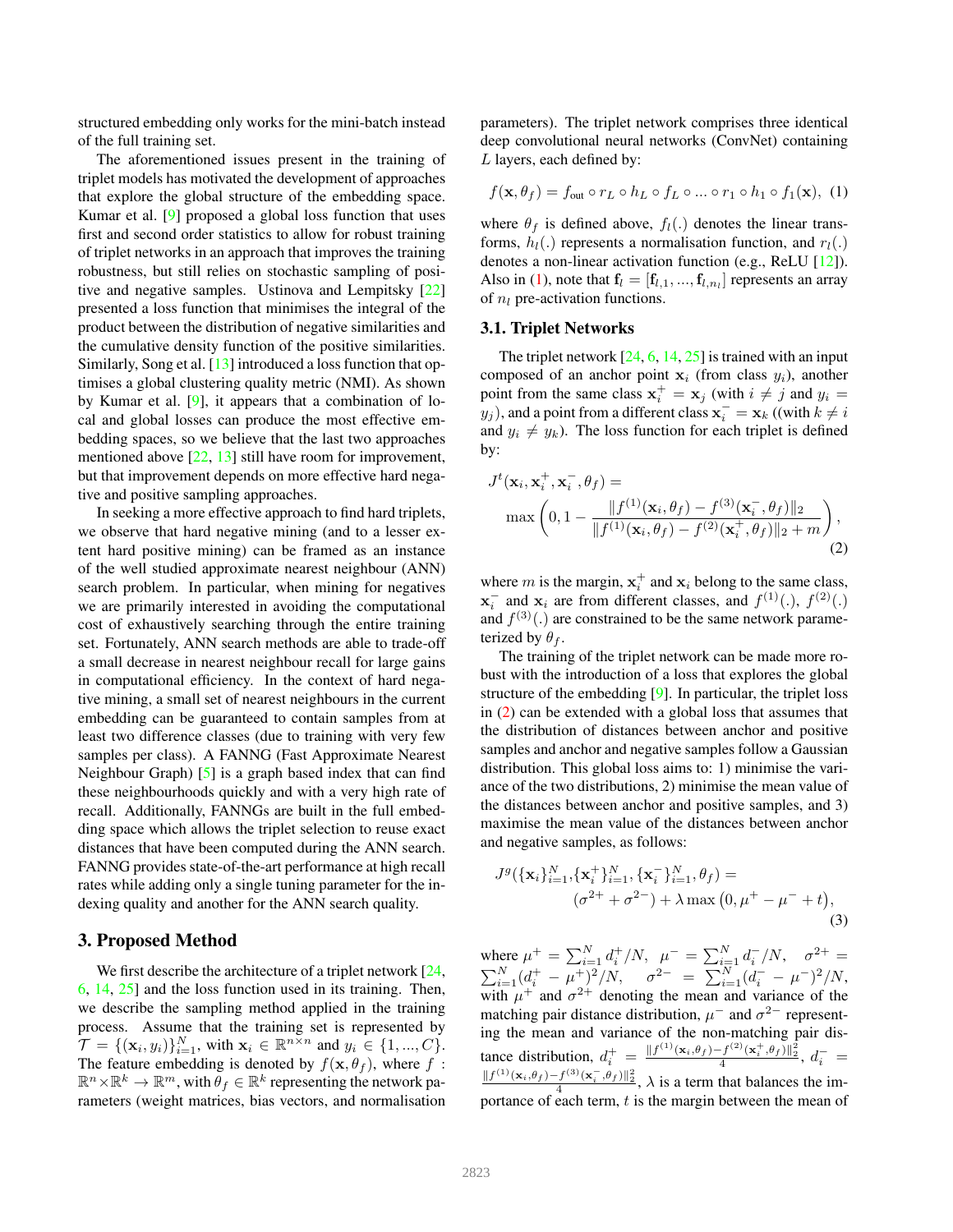the matching and non-matching distance distributions and  $N$  is the size of the training set. Note in  $(3)$ , that we assume a triplet network (i.e.,  $f^{(1)}(.)$ ,  $f^{(2)}(.)$  and  $f^{(3)}(.)$  are the same network), where the squared Euclidean distances of the matching and non-matching pairs of the  $i^{th}$  triplet are constrained to be  $0 \leq d_i^+, d_i^- \leq 1$  because of the division by 4, and the normalisation layer enforces that the norm of the embedding is 1.

## 3.2. Smart Mining

As discussed in Sec. [2,](#page-1-1) semi-hard mining has proved an effective method for training triplet networks [\[14\]](#page-8-13) with the primary aim of finding sets of triplets that will continue to progress the training of the network. Naively, this can be achieved by selecting triplets that provide the greatest violation of the triplet constraint. For instance, given an anchor  $x_i$ , the hardest positive is defined as

$$
\mathbf{x}_i^+ = \underset{(\mathbf{x}_j, y_j) \in \mathcal{T}, \mathbf{x}_j \neq \mathbf{x}_i, y_j = y_i}{\arg \max} ||f^{(1)}(\mathbf{x}_i, \theta_f) - f^{(2)}(\mathbf{x}_j, \theta_f)||_2^2,
$$
\n(4)

and the hardest negative as

$$
\mathbf{x}_i^- = \underset{(\mathbf{x}_j, y_j) \in \mathcal{T}, \mathbf{x}_j \neq \mathbf{x}_i, y_j \neq y_i}{\arg \min} ||f^{(1)}(\mathbf{x}_i, \theta_f) - f^{(3)}(\mathbf{x}_j, \theta_f)||_2^2.
$$
\n(5)

In order to avoid the costly arg max over the entire training set, semi-hard mining is instead commonly performed over the stochastic subset of samples used in each minibatch [\[16,](#page-8-5) [14\]](#page-8-13). This method has the additional advantage of avoiding repeated attempts at learning from the hardest triplets that may never improve from epoch to epoch.

We define a novel off-line mining strategy that consists of first finding a set of approximate nearest neighbours  $S \subset \mathcal{T}$ . Then, for all triplets with anchor  $x_i$  the set of neighbours  $S_i$  is used to determine appropriate positive and negative samples. To avoid mining poorly structured regions of the embedding, we limit our selection of negative samples to only include negatives where there is at least one positive sample that is closer to the anchor than the negative is. Positive samples are then chosen to guarantee a non-zero response from the loss function [\(2\)](#page-2-1).

More formally, we define a smart negative as any negative sample  $x_i^- \in S_i$  such that

<span id="page-3-1"></span>
$$
||f^{(1)}(\mathbf{x}_i, \theta_f) - f^{(3)}(\mathbf{x}_i, \theta_f)||_2^2 >
$$
  

$$
\kappa \cdot ||f^{(1)}(\mathbf{x}_i, \theta_f) - f^{(2)}(\mathbf{x}_i^{+NN}, \theta_f)||_2^2,
$$
 (6)

where  $\kappa$  is a global tuning variable and  $\mathbf{x}_i^{+NN}$  is the closest positive to  $x_i$  (note that this is not the positive used to form the triplet). The relationship between the exclusion boundary, the anchor, positive samples and negative samples can be seen in Figure [2.](#page-3-0)

Mining outside the region defined by the distance between an anchor  $x_i$  and the closest positive sample  $x_i^{+NN}$ 



<span id="page-3-0"></span>Figure 2. A simplified 2-dimensional projection of the neighbours for anchor  $x_i$ , here  $S_i$  contains two positive and four negative samples. Distance  $d(x, y)$  is squared Euclidean. a) The current  $\kappa$  and clustering of class  $y_i$  specify an exclusion boundary containing all negatives samples, as such none are currently deemed suitable for training. b) On a subsequent epoch a smaller  $\kappa$  and tighter class clustering now yeilds a negative sample outside the exclusion boundary. This negative and the positive sample further outside the exclusion boundary are used to complete a triplet that is guaranteed to violate the triplet constraint.

ties the selection of negatives to how tightly the class  $y_i$ is currently clustered in the embedding space. Additionally, the global parameter  $\kappa$  provides a tunable scaling factor for the radius of these hyper-spherical exclusion boundaries centred on each anchor. Experimentally we have found that the best results are achieved by beginning training with a larger value for  $\kappa$  and then gradually relaxing this constraint throughout the training. This allows previously excluded negatives to be selected for training during later epochs either because the positive neighbours have formed a tighter neighbourhood or the global exclusion value has been sufficiently reduced. The practical details of implementing this mining scheme are discussed below.

#### 3.2.1 Implementing Smart Mining with FANNG

At the beginning of each training epoch we perform a full forward pass of the training set  $T$  to generate the current feature embedding  $f(\mathbf{x}, \theta_f)$ . The indexing graph used in FANNG [\[5\]](#page-8-19) is then constructed using the traverse-add algorithm (Alg.  $4$  in [\[5\]](#page-8-19)) with the embedding of each element of  $T$  forming a vertex in the graph. At each vertex, a list of outbound edges connect to un-occluded neighbours in a way that approximates the local surface structures of a lower dimensional manifold. Experimental results show that the order of these edge lists remains low (between 15- 30 edges) and is independent of the size of the data set and the extrinsic dimensionality of the embedding space. The newly formed traversable graph enables the computationally efficient collection of the approximate nearest neighbour set  $S$ .

As described in [\[5\]](#page-8-19), the traverse-add algorithm can be repeatedly applied until a specified percentage success rate is reached. Once our target build percentage of 98% is achieved, our approach diverges from the original building process for FANNGs. Rather than applying the backtrack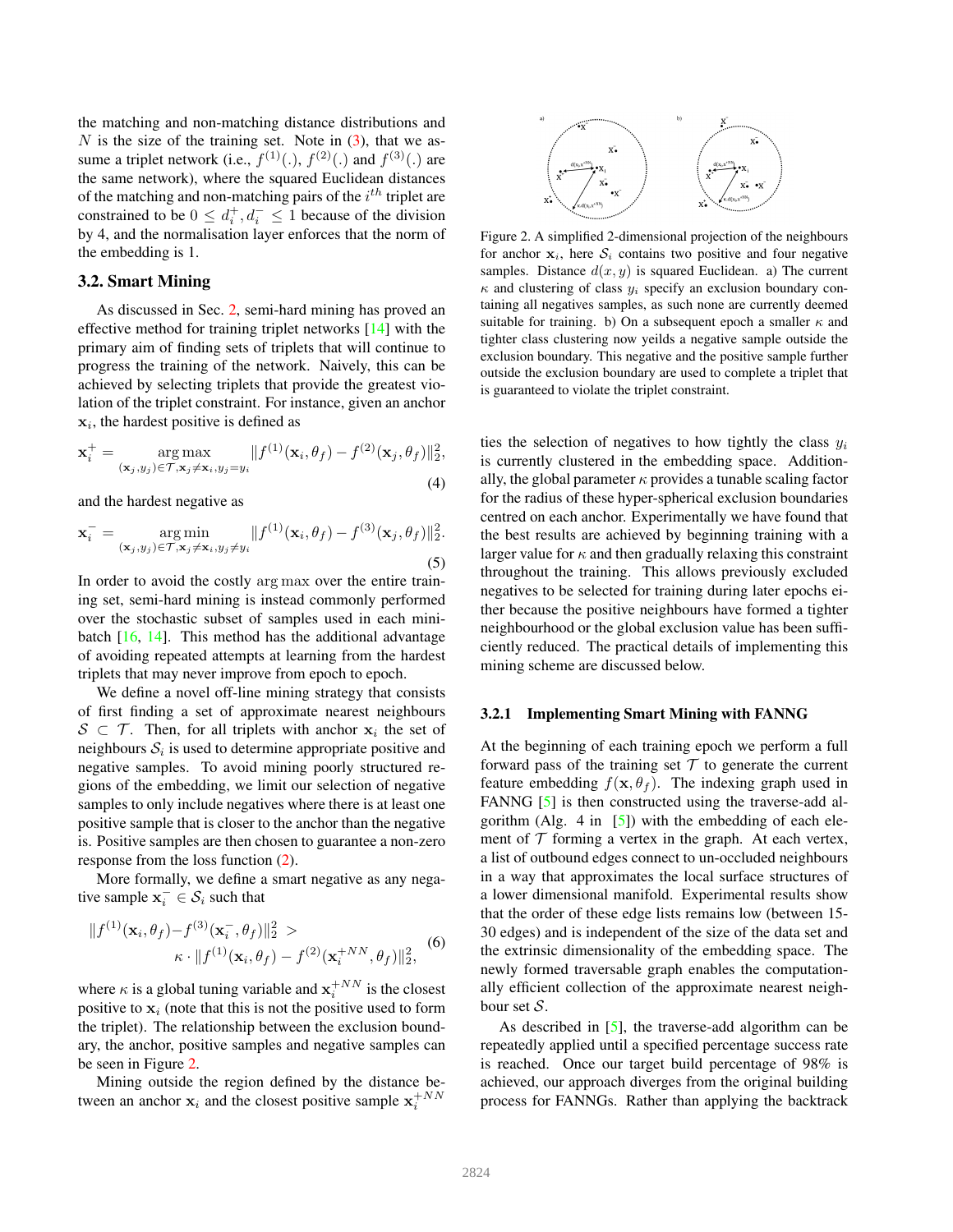search (Alg. 3 in  $\lceil 5 \rceil$ ) to further refine the graph, we instead use the same backtrack search algorithm to immediately generate the approximate nearest neighbour set  $S$ . Since the graph vertices provide a complete index of the training samples, we can compute each neighbour list  $S_i$  by passing the vertex  $f(\mathbf{x}_i, \theta_f)$  to the backtracking search algorithm as both the query vector and starting point for the search. Because the collection of these neighbour lists does not modify the indexing graph, the searches can be performed in parallel. Each query returns a pre-specified number of nearest neighbours sorted in ascending order by distance from the query vertex, as well as the distances themselves. The size of the neighbour lists is selected to guarantee that both positive and negative samples will always be seen in the list.

## 3.2.2 Triplet Construction

Once  $S$  is computed, the class label information  $y$  is used to separate the neighbours into several lists. We perform a single iterative pass over each neighbour list  $S_i$  while maintaining a count of samples from class  $y_i$  and a count of all samples from outside that class. Once the first positive sample has been found, the exclusion boundary is computed. Then any future negative samples that satisfy [\(6\)](#page-3-1) are added to the list of valid negatives. Each subsequent positive sample is added to the list of valid positives along with the current number of valid negatives. With this information we can ensure that a positive sample is not put into a triplet with a later negative sample that is further from the anchor. Lastly, to construct each mined triplet in the current epoch, we take the first unused negative from the list of valid negatives associated with the triplets anchor as well as the first valid positive that is also valid for the chosen negative. Random triplets are used in rare cases where there are no valid negatives. If there are no valid positive samples associated with the chosen negative, then a positive sample is uniformly selected from the set  $\mathcal{T} \backslash \mathcal{N}_i$ . Algorithm [1](#page-4-0) illustrates this triplet selection process in pseudo-code. It is important to note that while each negative is used no more than once for a given anchor during any given epoch, positive samples can be used multiple times with the same anchor. However, the unique negatives will always ensure that no triplets are repeated. In general, our method will select softer negative and positive samples ahead of harder options.

#### 3.2.3 Runtime Complexity

A naive hard mining algorithm that selects  $O(N)$  triplets will have a worst case complexity of  $O(N^3)$  on any given epoch. Assuming that the samples are equally distributed between C classes, then the complexity can instead be expressed as  $O(N\frac{N}{Q})$  $\mathcal{C}_{0}^{(n)}$  $\left(N-\frac{N}{Q}\right)$  $\mathcal{C}_{0}^{(n)}$ ). As  $C \rightarrow N$ , this com-

| <b>Algorithm 1: Triplet Selection</b>                                 |  |  |  |  |  |  |  |
|-----------------------------------------------------------------------|--|--|--|--|--|--|--|
| <b>Input:</b> Training samples $X$ , Nearest neighbours $S$ ,         |  |  |  |  |  |  |  |
| Class labels y, Scale parameter $\kappa$                              |  |  |  |  |  |  |  |
| <b>Output:</b> Mined triplets $T$                                     |  |  |  |  |  |  |  |
| <b>for</b> each sorted neighbour list $s_i$ <b>do</b><br>1            |  |  |  |  |  |  |  |
| $neg \leftarrow$ empty list of negatives<br>2                         |  |  |  |  |  |  |  |
| $pos \leftarrow$ empty list of positives/valid negative range<br>3    |  |  |  |  |  |  |  |
| <b>for</b> each neighbour $s_i[j]$ of sample $x_i$ <b>do</b><br>4     |  |  |  |  |  |  |  |
| if is $Empty(pos)$ then<br>5                                          |  |  |  |  |  |  |  |
| <b>if</b> $class(s_i[j]) \neq y_i$ <b>then</b><br>6                   |  |  |  |  |  |  |  |
| continue<br>7                                                         |  |  |  |  |  |  |  |
| bound $\leftarrow \kappa \cdot \text{distance}(x_i, s_i[j])$<br>8     |  |  |  |  |  |  |  |
| $pos.add(s_i[j], \emptyset)$<br>9                                     |  |  |  |  |  |  |  |
| continue<br>10                                                        |  |  |  |  |  |  |  |
| <b>if</b> distance( $x_i$ , $s_i[j]$ ) < bound <b>then</b><br>11      |  |  |  |  |  |  |  |
| continue<br>12                                                        |  |  |  |  |  |  |  |
| <b>if</b> $class(s_i[j]) \neq y_i$ then<br>13                         |  |  |  |  |  |  |  |
| $neg.add(s_i[j])$<br>14                                               |  |  |  |  |  |  |  |
| if $class(s_i[j]) = y_i$ then<br>15                                   |  |  |  |  |  |  |  |
| $pos.add(s_i[j], clone(neg))$<br>16                                   |  |  |  |  |  |  |  |
| <b>for</b> each triplet $t[j]$ with anchor $x_i$ <b>do</b><br>17      |  |  |  |  |  |  |  |
| if $isEmpty(neg)$ then<br>18                                          |  |  |  |  |  |  |  |
| $t[j] \leftarrow$ random triplet<br>19                                |  |  |  |  |  |  |  |
| continue<br>20                                                        |  |  |  |  |  |  |  |
| $t[j] \leftarrow x_i$ , $neg[0]$ , random positive $\notin pos$<br>21 |  |  |  |  |  |  |  |
| <b>for</b> each positive pos[k] <b>do</b><br>22                       |  |  |  |  |  |  |  |
| <b>if</b> $neg[0] \notin validRange(pos[k])$ then<br>23               |  |  |  |  |  |  |  |
| continue<br>24                                                        |  |  |  |  |  |  |  |
| $t[j] \leftarrow x_i, neg[0], pos[k]$<br>25                           |  |  |  |  |  |  |  |
| break<br>26                                                           |  |  |  |  |  |  |  |
| $neg$ .remove $(neg[0])$<br>27                                        |  |  |  |  |  |  |  |
| return $T$<br>28                                                      |  |  |  |  |  |  |  |

<span id="page-4-0"></span>plexity reduces to a best case of  $O(N^2)$ .

The smart mining algorithm requires the construction of a nearest neighbour index. Exhaustive index construction is  $O(N^3)$  due to the sorting of all  $N^2$  pairwise distances. However, we can guarentee a worst case complexity of  $O(N^2)$  by instead building an approximation of the index. Using this index to find negatives up to the closest positive sample for each anchor can be performed with worst case complexity  $O(N^2)$  regardless of class distribution. Given that  $O(N^2)$  is the best case complexity for the naive hard mining approach above, we can conclude that our method is computationally more efficient.

For semi-hard mining, such as [\[14\]](#page-8-13), algorithmic complexity is reduced by limiting triplet selection to a brute force search within each minibatch. Given an epoch with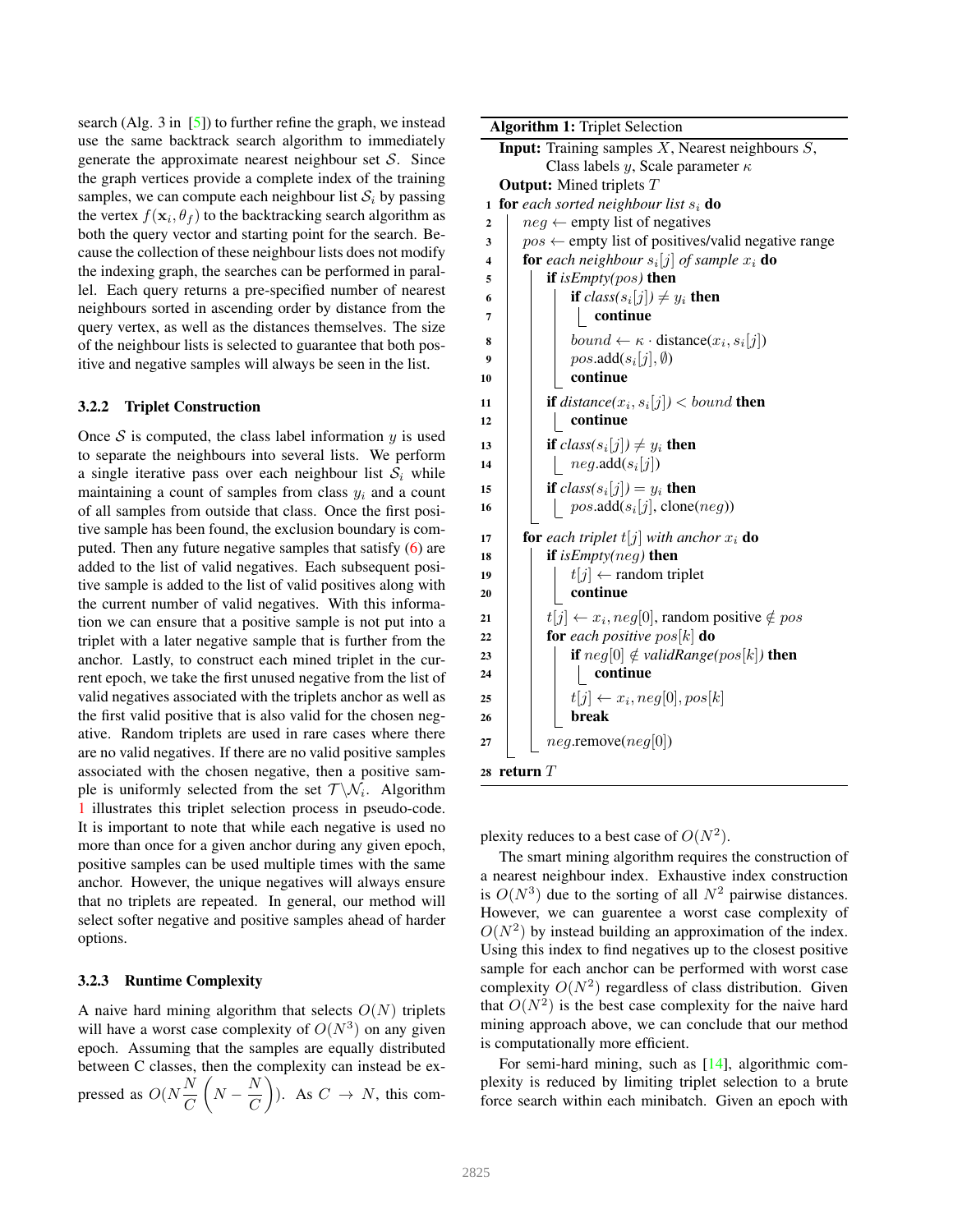M minibatches, the argmax for each anchor results in a total complexity of  $O(M) \left( \frac{N}{M} \right)$ M  $\int_{0}^{2}$ ), or simply  $O(\frac{N^2}{M})$  $\frac{N}{M}$ ). For comparitive purposes, we note that larger minibatches (i.e. smaller M) tend to reduce training error  $[16]$  up until performance begins to be limited by the naive use of argmax. Even so, as  $M \rightarrow 1$  the semi-hard mining complexity approaches  $O(N^2)$  and the information available in each minibatch also approches that of both the naive and smart mining.

### 3.2.4 Automatic Parameter Selection

Up to this point, running our mining scheme requires hand tuning for the hyper-parameter  $\kappa$ . We propose a more robust solution that closes the loop on the triplet mining and training losses. At the beginning of each epoch, we would like to estimate what value of  $\kappa$  will produce triplets of a suitable difficulty for the current network. One such goal could be to ensure that the error from the training set is consistent with the current error of the validation set. We estimate  $\kappa$ with a simple linear model

$$
\kappa = \alpha \mathbf{e} + \beta,\tag{7}
$$

that finds the least-squares solution for internal parameters  $\alpha$  and  $\beta$  from a vector of recent training errors e and their associated  $\kappa$ . Once we have computed the internal parameters, we can obtain the estimated value

$$
\kappa = \alpha e_t + \beta,\tag{8}
$$

by providing the current target error  $e_t$ . The model is initialised at the beginning of the third training epoch with an initial estimate of the internal parameters. At the beginning of the triplet mining on each subsequent epoch, the training results from the previous epoch are used to update the model. The inclusion of as little as 2% mined triplets per batch is enough to control the training losses.

As training progresses and the embedding improves, it is expected that both the training and validation error will decrease. Targeting a low training error will guarantee that most of the next epoch is spent on triplets that will not make a significant impact on the training. So instead, we can deliberately separate the training and validation errors so that the training error is kept high, while the validation error continues to decrease. To achieve this, we replace the use of the current validation error with a constant value that represents our target training error. Experimental results have shown that a target of between 50% and 75% training error is capable of producing more accurate embeddings in far fewer epochs. To maintain a high training error, it is best to use batches that are 50% to 100% mined triplets.

A comparison of hand tuned and adaptive parameter selection can be seen in figure [3.](#page-5-0) Training error gives an indi-



<span id="page-5-0"></span>Figure 3. A comparison of training performance using hand tuned and adaptive selection of  $\kappa$ . Training and validation error is shown for the first 20 epochs while training on CUB- 200-2011 [\[23\]](#page-8-22).

cation of the fraction of each batch that is producing a nonzero gradient and so can continue to shape the embedding space. The validation error is produced by evaluating the embedding with a reserved set of samples not used for training and is used as an inverse measure of the current quality of the embedding. Since the adaptive method is able to select harder triplets, while avoiding triplets that are so hard that the embedding structure could be damaged, we see that it can produce a higher quality embedding. Additionally, the steeper decent of the adaptive validation indicates that these results can be reached while also using fewer training epochs. In practice when using GPU accelerated code, our triplet selection accounts for less than 1% of the total epoch runtime (the majority of the cost being the forward and backward propagation of the selected triplets). As such, the ability to produce high quality embeddings while converging in comparatively fewer epochs will greatly reduce the overall training time.

#### 4. Experiments

For the experiments, we follow the protocol used in previous papers [\[18,](#page-8-23) [19,](#page-8-14) [13\]](#page-8-7), which uses unseen classes from the CUB- 200-2011  $[23]$  and Cars196  $[8]$  datasets in order to assess the clustering quality and k nearest neighbour retrieval [\[7\]](#page-8-25). Our proposed method combining triplet and global losses using FANNG [\[5\]](#page-8-19) with and without automated hyper-parameter selection (i.e., the adaptive controller) is compared with the following state-of-the-art deep metric learning approaches: (1) triplet learning with semi**hard** negative mining  $[14]$  (with and without FANNG  $[5]$ ), (2) lifted structured embedding  $[19]$ , (3) N-pairs metric loss  $[18]$ , (4) **clustering**  $[13]$ , and (5) **triplet** combined with **global** loss  $[9]$ . For the approaches  $(1)$ ,  $(2)$ ,  $(3)$  and  $(4)$ above, we report the results from Song et al.'s paper [\[13\]](#page-8-7). For the remaining approaches (i.e. our proposed method, and (5) ), we use the same training and test set split de-scribed in [\[19\]](#page-8-14) across all datasets. Specifically, the means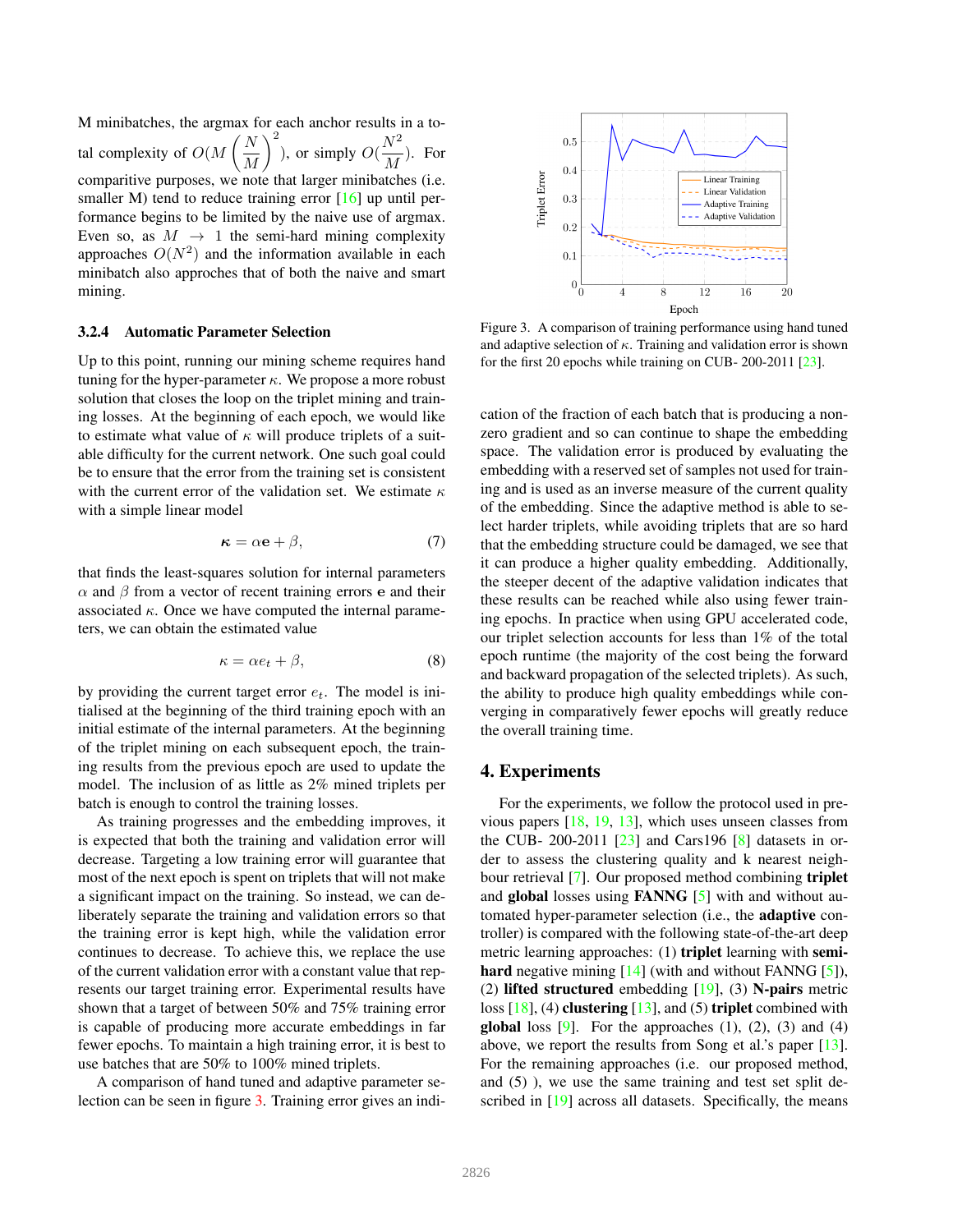CUB200-2011 [\[23\]](#page-8-22) has 11, 788 images of 200 bird species, from which we take the first 100 species for training and use the remaining 100 species for testing. Cars196 [\[8\]](#page-8-24) has 16, 185 images from 196 car models, from which we take the first 98 classes for training and use the remaining 98 for testing. For all our experiments, we initialize the network with pre-trained GoogLeNet [\[21\]](#page-8-26) weights and randomly initialize the final fully connected layer similar to [\[19\]](#page-8-14). We set the embedding size to 64 [\[19\]](#page-8-14) and the learning rate for the randomly initialized fully connected layer is multiplied by 10 to achieve faster convergence similar to [\[19\]](#page-8-14).

For the experiments using triplet combined with global loss [\[9\]](#page-8-2) and for our proposed approach, we let the training procedure run for a maximum of 20 epochs or until convergence (if fewer epochs were required). During the first two epochs, triplet mining was completely disabled to allow for batches comprised of only random triplets. Similar to [\[14,](#page-8-13) [9\]](#page-8-2), we set the margin for the triplet and global loss to 0.2 and 0.01 respectively. We start experiment with an initial learning rate of 0.1 and gradually decrease it by a factor of 2 after every 3 epochs. We use a weight decay of 0.0005 for all of our experiments.

## 4.1. Quantitative Results

Here we report quantitative results based on the normalised mutual information (NMI) [\[10\]](#page-8-27) score defined by the ratio of mutual information and product of entropies for two clustering assignments - this measures the label agreement between these two clustering assignments (ignoring the permutations). We also report the k nearest neighbour performance using the Recall@K metric [\[13\]](#page-8-7).

Tables [1](#page-6-0) and [2](#page-6-1) show the NMI and k nearest neighbour performance with the Recall@K metric results defined above comparing our method to the state of the art for the datasets CUB- 200-2011  $[23]$  and Cars196  $[8]$ . From these tables, we can first see that Triplet + FANNG significantly improves upon the Semi-hard [\[14\]](#page-8-13) results with respect to all measures, and showing that the smart mining process using FANNGs is more effective than the more commonly used stochastic under-sampling of the training set. The combination of **Triplet + FANNG + Global** shows gains with respect to all measures, when compared to Triplet + Global and Triplet + FANNG, demonstrating the importance of both the smart mining process and the use of a global loss. The final model  $Triplet + FANNG + Global$ + Adaptive shows competitive results with respect to all measures as well as a much faster convergence rate (see Fig[.4\)](#page-6-2). For instance, for the CUB-200-2011 dataset [\[23\]](#page-8-22), Triplet + FANNG + Global + Adaptive converges in just four epochs, while Triplet + FANNG + Global takes 20 epochs to converge. Similarly for Cars196 [\[8\]](#page-8-24), Triplet + FANNG + Global + Adaptive converges in just four epochs, while Triplet + FANNG + Global takes 20 epochs

<span id="page-6-0"></span>Table 1. Clustering and recall performance on CUB-200- 2011 [\[23\]](#page-8-22). Our proposals are highlighted.

| Method                                        | NMI   | R@1   | R@2   | R@4   | R@8   |
|-----------------------------------------------|-------|-------|-------|-------|-------|
| Semi-hard [14]                                | 55.38 | 42.59 | 55.03 | 66.44 | 77.23 |
| Lifted Structure [19]                         | 56.50 | 43.57 | 56.55 | 68.59 | 79.63 |
| N-pairs $[18]$                                | 57.24 | 45.37 | 58.41 | 69.51 | 79.49 |
| Triplet + Global $[9]$                        | 58.61 | 49.04 | 60.97 | 72.33 | 81.85 |
| Clustering $[13]$                             | 59.23 | 48.18 | 61.44 | 71.83 | 81.92 |
| <b>Triplet + FANNG</b>                        | 58.10 | 45.90 | 57.65 | 69.63 | 79.83 |
| Triplet + FANNG +<br>Global                   | 60.09 | 49.44 | 61.60 | 73.09 | 82.85 |
| Triplet + FANNG +<br><b>Global + Adaptive</b> | 59.90 | 49.78 | 62.34 | 74.05 | 83.31 |

<span id="page-6-1"></span>Table 2. Clustering and recall performance on Cars196 [\[8\]](#page-8-24). Our proposals are highlighted

| Method                                 | NMI   | R@1   | R@2   | R@4   | R@8   |
|----------------------------------------|-------|-------|-------|-------|-------|
| Semi-hard [14]                         | 53.35 | 51.54 | 63.78 | 73.52 | 82.41 |
| Lifted Structure [19]                  | 56.88 | 52.98 | 65.70 | 76.01 | 84.27 |
| N-pairs $[18]$                         | 57.79 | 53.90 | 66.76 | 77.75 | 86.35 |
| Triplet + Global $[9]$                 | 58.20 | 61.41 | 72.51 | 81.75 | 88.39 |
| Clustering $[13]$                      | 59.04 | 58.11 | 70.64 | 80.27 | 87.81 |
| <b>Triplet + FANNG</b>                 | 58.24 | 56.11 | 68.34 | 77.99 | 85.92 |
| Triplet + FANNG +<br>Global            | 59.70 | 64.20 | 75.22 | 83.24 | 88.94 |
| Triplet + FANNG +<br>Global + Adaptive | 59.50 | 64.65 | 76.20 | 84.23 | 90.19 |
|                                        |       |       |       |       |       |



<span id="page-6-2"></span>Figure 4. A comparison of the convergence rate of our different methods using Recall@1 on CUB-200-2011 dataset (left) and Cars196 (right).

to converge. The accelerated rate of convergence is only achievable when the difficulty of the mined triplets is targeted at the right level for each individual epoch.

### 4.2. Qualitative Results

Figures [5](#page-7-0) and [6](#page-7-1) show triplets for visual inspection. The first column of each figure contains randomly selected anchor points from the training set. Each row then contains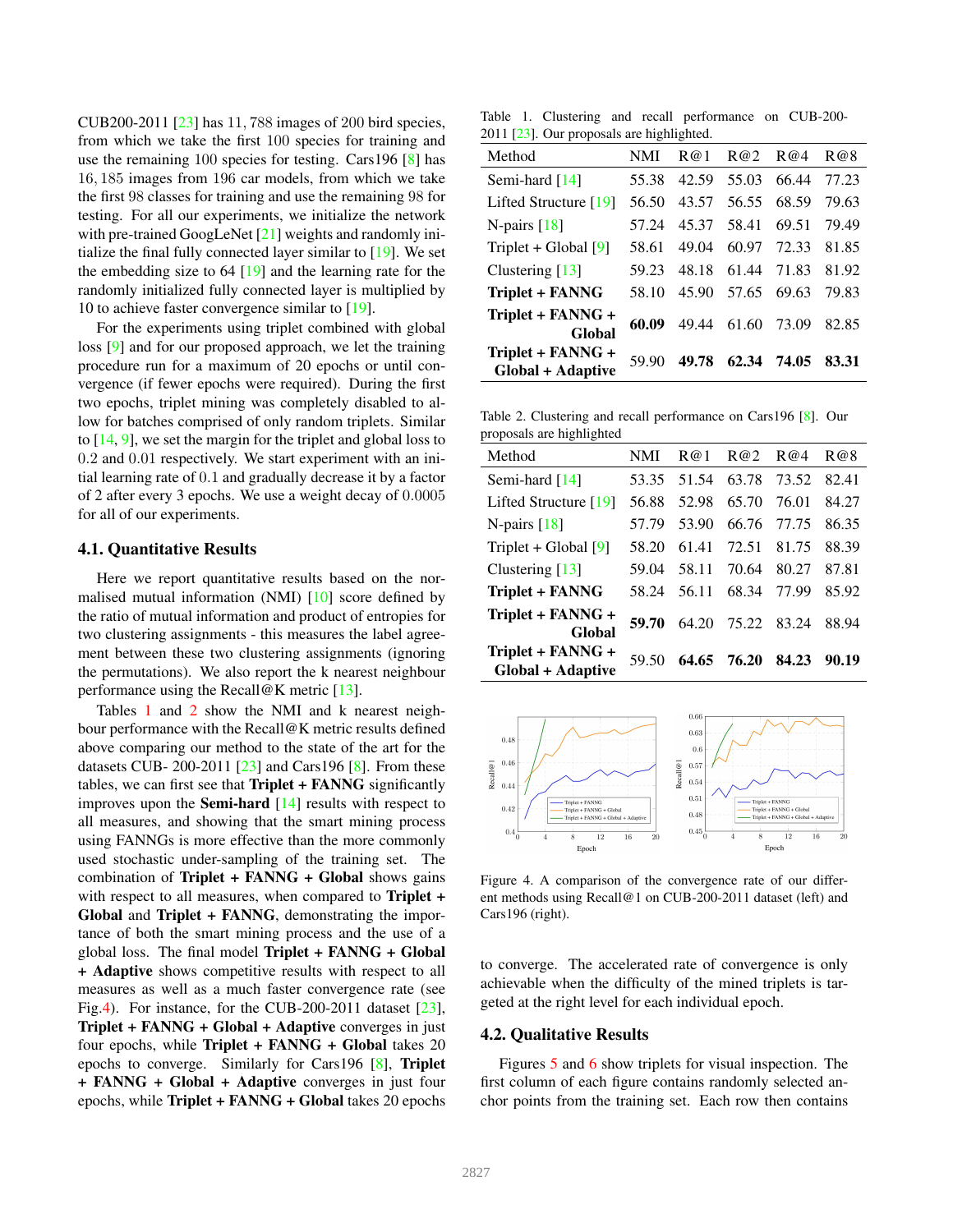

<span id="page-7-0"></span>Figure 5. a) Triplets mined from the CUB-200-2011 [\[23\]](#page-8-22) training set using FANNG [\[5\]](#page-8-19). b) Random triplets constructed with the same anchor.

the positive and negative sample images that complete each of the triplets. For each of the mined triplets, the negative sample is guaranteed to be a shorter distance from the anchor when compared to the positive sample in the embedding being mined. As per our smart mining algorithm, each of the mined positives is the closest possible positive to the anchor, while still maintaining distance relationships. These properties can be clearly seen when the mined triplets are compared to a randomly generated triplet. The anchors of the mined triplets appear to have stronger similarities with the negative samples, while the random triplet anchors are much closer in appearance to the positive samples. While the mined positive samples are dissimilar from the anchors, in many cases it appears that they are still sharing more features with the anchor than the random positives are sharing with the same anchor. By presenting difficult (but not impossible) triplets more often, our mined triplets enable faster learning of the embedding.

## 5. Conclusion

From the results in Tables  $1-2$  $1-2$ , we see that **Triplet +** FANNG + Global + Adaptive significantly outperforms the current state of the art methods  $[9, 13]$  $[9, 13]$  in terms of clustering and recall performances. Furthermore, it is worth noting that Triplet + FANNG performs substantially better than its counterpart Semi-hard [\[14\]](#page-8-13) with respect to the clustering and recall performances, thus highlighting the importance of the smart mining process. Comparing Triple



<span id="page-7-1"></span>Figure 6. a) Triplets mined from the Cars196 [\[8\]](#page-8-24) training set using FANNG [\[5\]](#page-8-19). b) Random triplets constructed with the same anchor.

+ FANNG + Global and Triple + FANNG, we can conclude that the global loss is indeed an important component in improving the clustering and recall performance of the embedding. Finally, Triplet + FANNG + Global + Adaptive and Triplet + FANNG + Global show almost equally strong results, but the former has a significantly faster training process.

In this paper, we proposed a novel triplet-based deep metric learning approach that combines a global structure loss with a triplet loss. We rely on a smart mining process to train our approach, which allows an effective selection of training samples at a low computational cost. Furthermore, we also extend this smart mining with an adaptive controller that automatically selects its hyper-parameters throughout training. By searching the entire training set, we pay a high upfront cost, but make good use of the extra available information to ultimately improve the convergence rate of the training process without compromising on the quality of the embedding. Using CUB-200-2011 [\[23\]](#page-8-22) and Cars196 [\[8\]](#page-8-24), we show that our proposed method achieves fast and more accurate training of triplet ConvNets than other competing mining methods. Our approach sets new state-of-the-art deep metric learning results for these two datasets.

Acknowledgements: This research was supported by the Australian Research Council through the Centre of Excellence in Robotic Vision, CE140100016, and through Laureate Fellowship FL130100102 to IDR. We would like thank Guosheng Lin and Chunhua Shen for their insightful discussions.